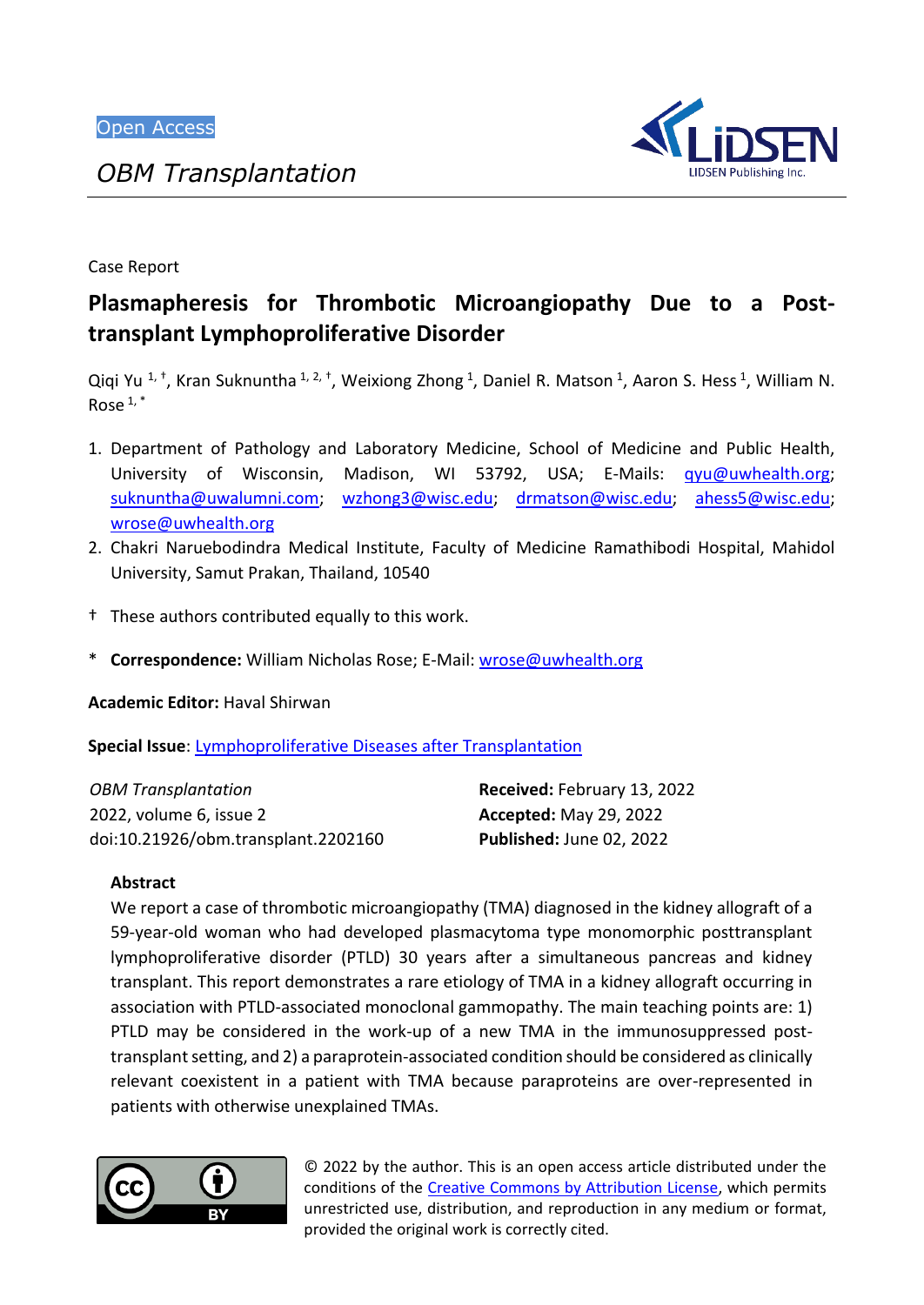# **Keywords**

Post-transplant lymphoproliferative disorder; monoclonal gammopathy; transplant; renal pathology; thrombotic microangiopathy; plasmapheresis

# **1. Introduction**

Thrombotic microangiopathy (TMA) in the post-transplant setting is a rare but serious hematologic complication, defined histologically by the presence of arteriolar and/or glomerular thrombosis, endothelial injury, mesangiolysis, and frequently in the chronic stage by double contours of the glomerular basement membrane [1]. Numerous processes can initiate TMA. Recently, monoclonal immunoglobulin was reported as another potential trigger of TMA, with monoclonal gammopathy of undetermined significance (MGUS) being the most commonly cited initiator.

## **2. Case Presentation**

A 59-year-old woman presented to our emergency department in August 2019 following two weeks of progressive abdominal pain and multiple episodes of non-bloody diarrhea of unclear etiology. Her past medical history included a simultaneous pancreas and kidney transplant in 1990 due to diabetes mellitus type 1, after which she developed biopsy-proven early acute cellular rejection within the first-year post-transplantation. Her most recent kidney biopsy in April 2019 (29 years post-transplant) showed severe transplant glomerulopathy and peritubular capillary basement membrane multilayering without microvascular inflammation and C4d staining in peritubular capillaries, thus being read as advanced chronic antibody-mediated rejection. According to the Banff classification, it was consistent with grade I chronic/sclerosing allograft nephropathy. Clinical timeline is shown in Figure 1.



#### **Figure 1** Clinical timeline.

Her immunosuppressive regimen included cyclosporin, mycophenolate mofetil, and prednisone. On review of systems, she was hemodynamically stable and denied fever, nausea, or vomiting. Physical examination revealed only a mildly distended abdomen. Laboratory workup showed potassium at 5.4 mmol/L (N: 3.5-5.1); BUN at 34 mg/dL (N: 7-19); creatinine at 3.2 mg/dl elevated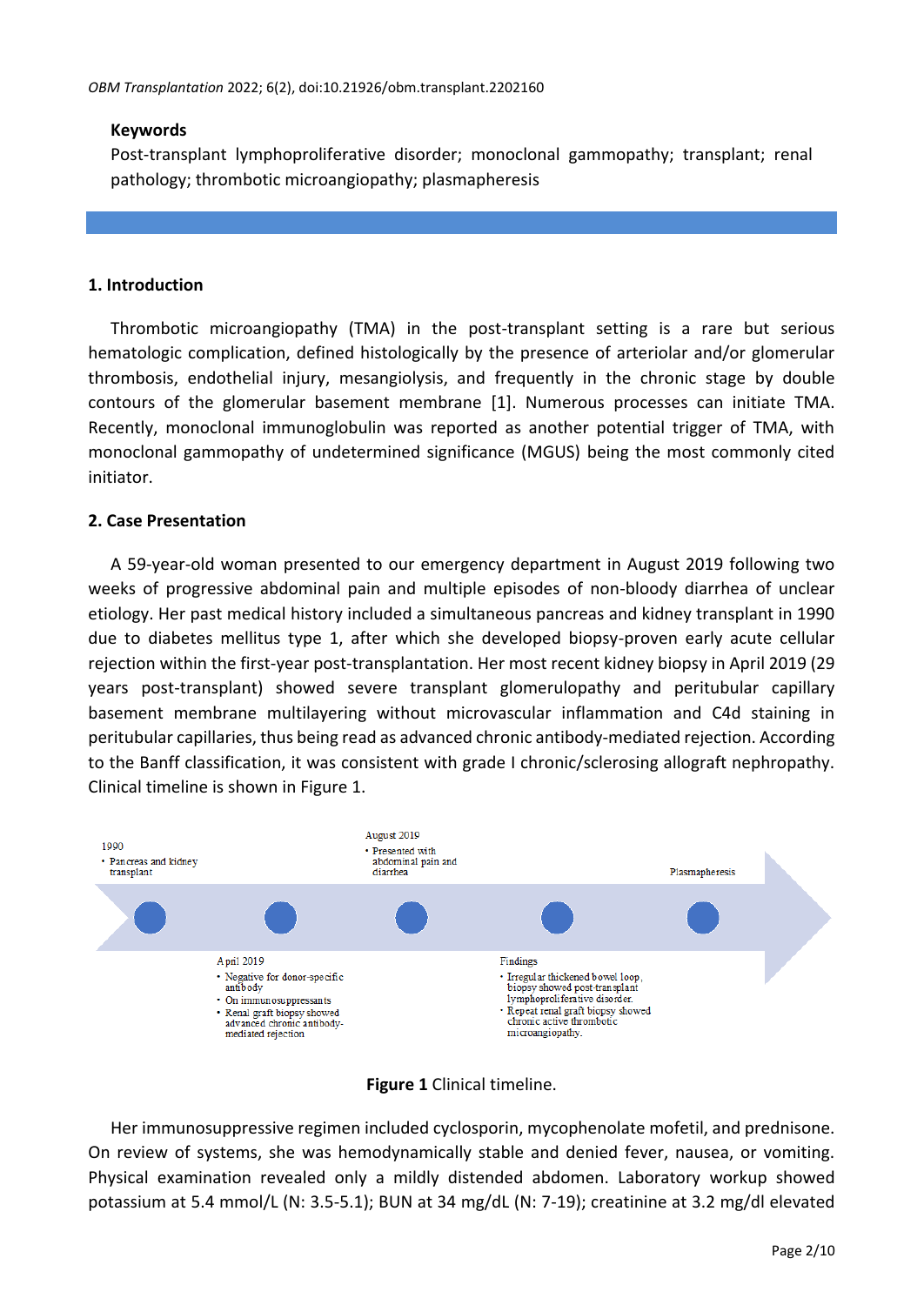from her baseline around 2.2 mg/dL (N: 0.55-1.02); and albumin at 3.0 g/dL (N: 3.9-5.0). Urinalysis was negative for hematuria but positive for proteinuria.

Her last donor-specific antibody (DSA) test was negative as of March 2019, with a mean fluorescent intensity (MFI) of 0. Previous DSA tests from 2016-2018 revealed anti-DQ2 antibody with MFI <2000. Levels of amylase, lipase, and blood glucose were all normal, indicating adequate function of her grafted pancreas.

An ultrasound of her transplanted kidney showed no evidence of obstruction. Her symptoms and lab work were suggestive of worsening chronic antibody-mediated rejection and she was admitted to our inpatient transplant medicine service for further evaluation and treatment. An expanded workup was performed upon admission including a CT of the abdomen and pelvis. This demonstrated new ascites, peritoneal implants, nodular soft tissue surrounding the transplanted pancreas, and an irregularly thickened and dilated bowel loop (Figure 2).



**Figure 2** CT scan of the abdomen and pelvis revealing irregular wall thickening (arrow) with aneurysmal dilatation of a loop of small bowel.

An ultrasound-guided biopsy of the small bowel was performed, which revealed sheets of atypical appearing plasmacytoid cells with occasional mitotic figures (Figure 3a and 3b). The cells were strongly positive for CD138 and MUM-1 by immunohistochemistry, consistent with plasma cells (Figure 3c and Figure 3d). Staining for kappa and lambda light chains showed the cells to be lambda-restricted, supporting a clonal process (Figure 3e and Figure 3f). A stain for CD20 was negative and EBER in situ hybridization performed due to the patient's history of organ transplant was also negative (data not shown).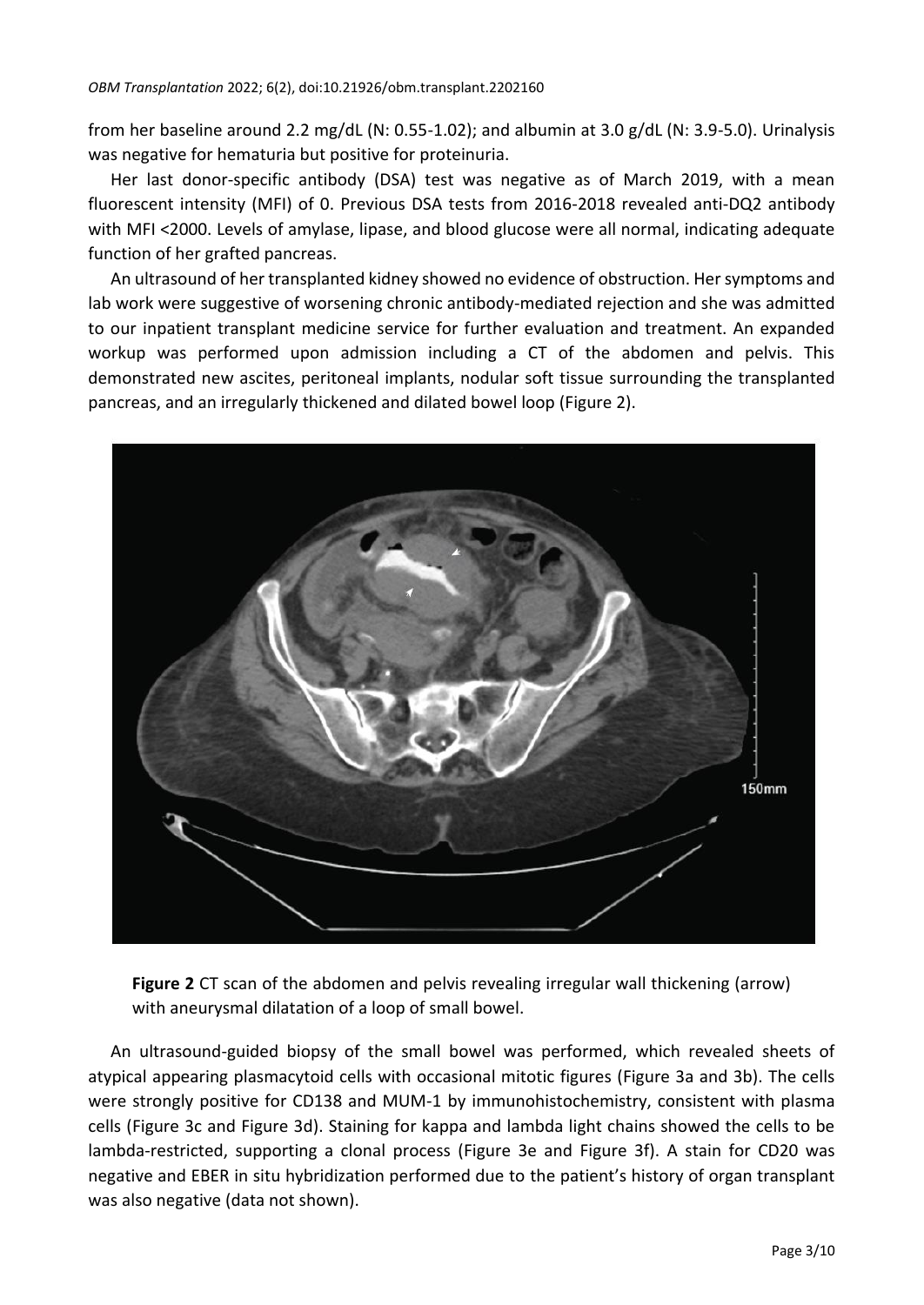

**Figure 3** a-b) Section from the small bowel biopsy revealing sheets of large atypical plasmacytoid cells with increased mitoses (arrowhead) and apoptotic debris (hematoxylin and eosin at 100x and 400x magnification). c-d) The atypical cells showed diffuse, moderate immunoreactivity for CD138 and diffuse, strong immunoreactivity for MUM-1 (DAB at 100x magnification). e-f) Kappa and lambda light chain staining demonstrating virtually complete lambda restriction (DAB at 100x magnification).

The patient's plasma protein levels were tested, revealing elevations of lambda free light chains to 109.0 mg/dL (N: 0.57-2.63) with a skewed kappa/lambda free light chain ratio of 0.02 (N: 0.26- 1.65). Serum IgA was 362 mg/dL (N: 65-421), IgG was 506 mg/dL (N: 552-1,631) and IgM was 101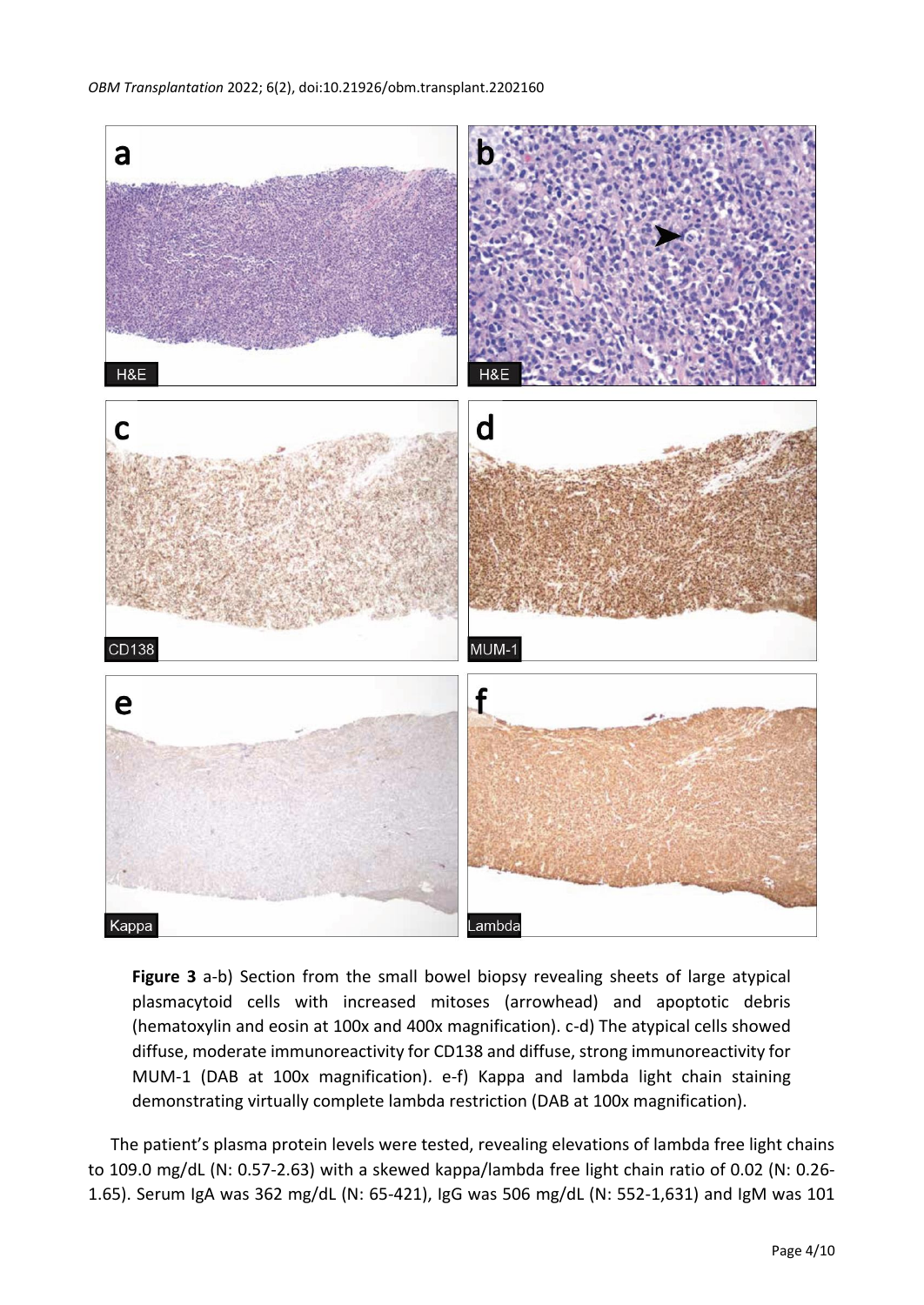mg/dL (N: 33-293). Serum immunofixation electrophoresis showed an IgA lambda monoclonal protein. Total urine protein was elevated to 0.3 g per 24 hours (N: 0.00-0.15), with monoclonal lambda light chain protein detected by urine immunofixation electrophoresis. Bone marrow biopsy was negative for a clonal plasma cell population by flow cytometry and immunohistochemistry performed on the core biopsy. A diagnosis of plasmacytoma-like post-transplant lymphoproliferative disorder (PTLD) was rendered.

A concurrent kidney biopsy showed segmental widening of the subendothelial zone and double contours of the basement membrane along with a mesangial proliferation with matrix expansion (Figure 4a and Figure 4b). There were numerous kappa and lambda-positive protein resorption droplets in the cytoplasm of proximal tubular cells with a slight lambda predominance (Figure 4c and Figure 4d). While a biopsy from April (only 5 months prior) had demonstrated active antibodymediated rejection, the current biopsy failed to show features of active antibody-mediated rejection by both light and electron microscopy, including a lack of microvascular inflammation and C4d staining in peritubular capillaries. However, surprisingly electron microscopy revealed marked worsening of subendothelial electron-lucent widening (Figure 4e and Figure 4f). This was in contrast to relatively few fibrin tactoid deposits in a segment of electron-lucent widened subendothelial space seen in the renal biopsy in April.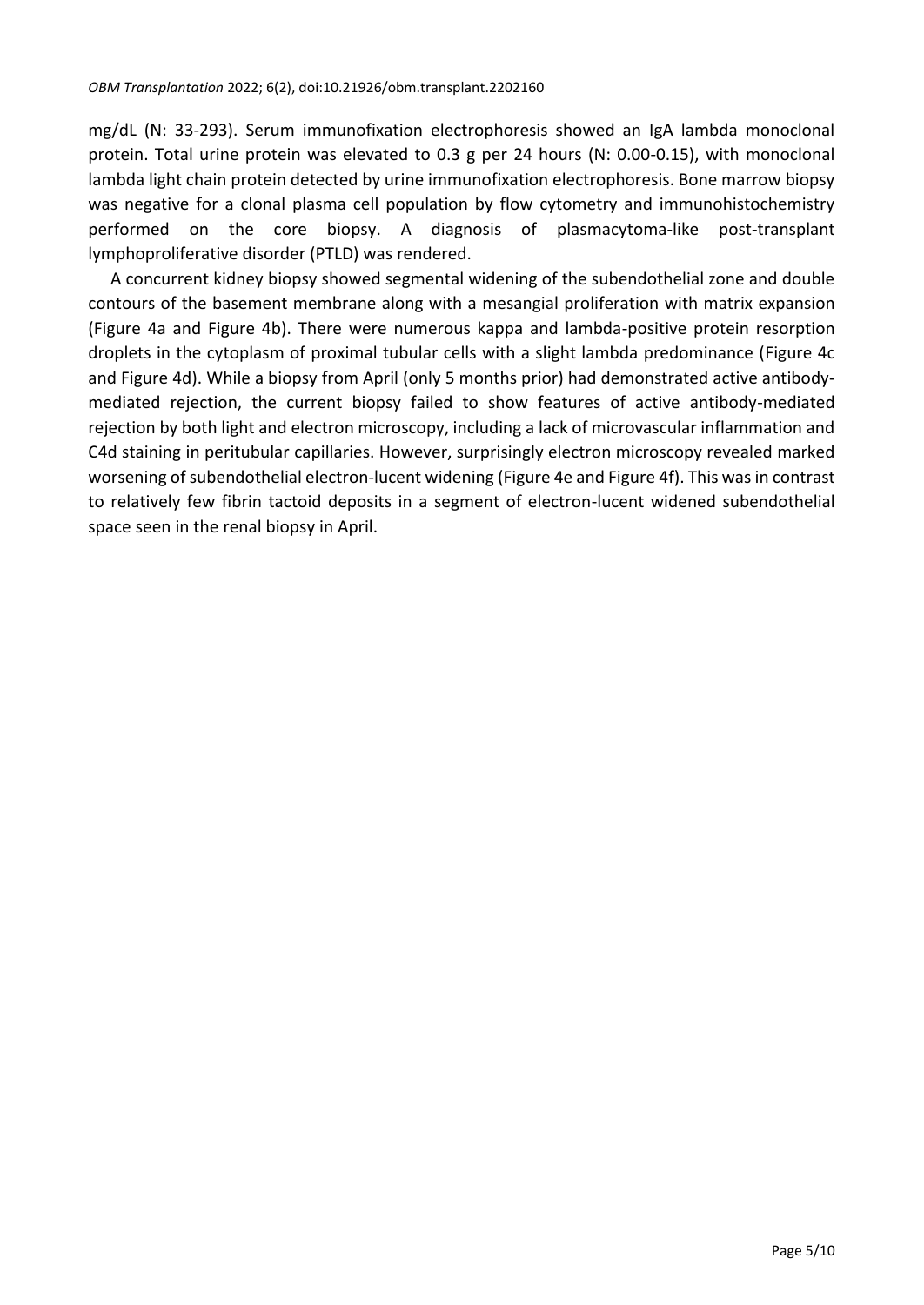

**Figure 4** a) A representative light microscopic image of the renal allograft biopsy showing a glomerulus with mesangial expansion, increased matrix, and segmental basement membrane double contours (periodic acid-Schiff staining at 400x magnification). b) Image of a glomerulus demonstrating segmental subendothelial widening (asterisks) and segmental basement membrane double contours (Jones methenamine silver staining at 400x magnification). c-d) Immunohistochemistry demonstrating deposition of kappa and lambda light chains in the cytoplasm of proximal tubular cells with a lambda predominance (DAB at 200x magnification). e-f) Electron micrographs showing striking subendothelial electron-lucent widening (asterisk) with capillary lumen narrowing. Focal double contour formation of the basement membrane can be appreciated (arrowhead).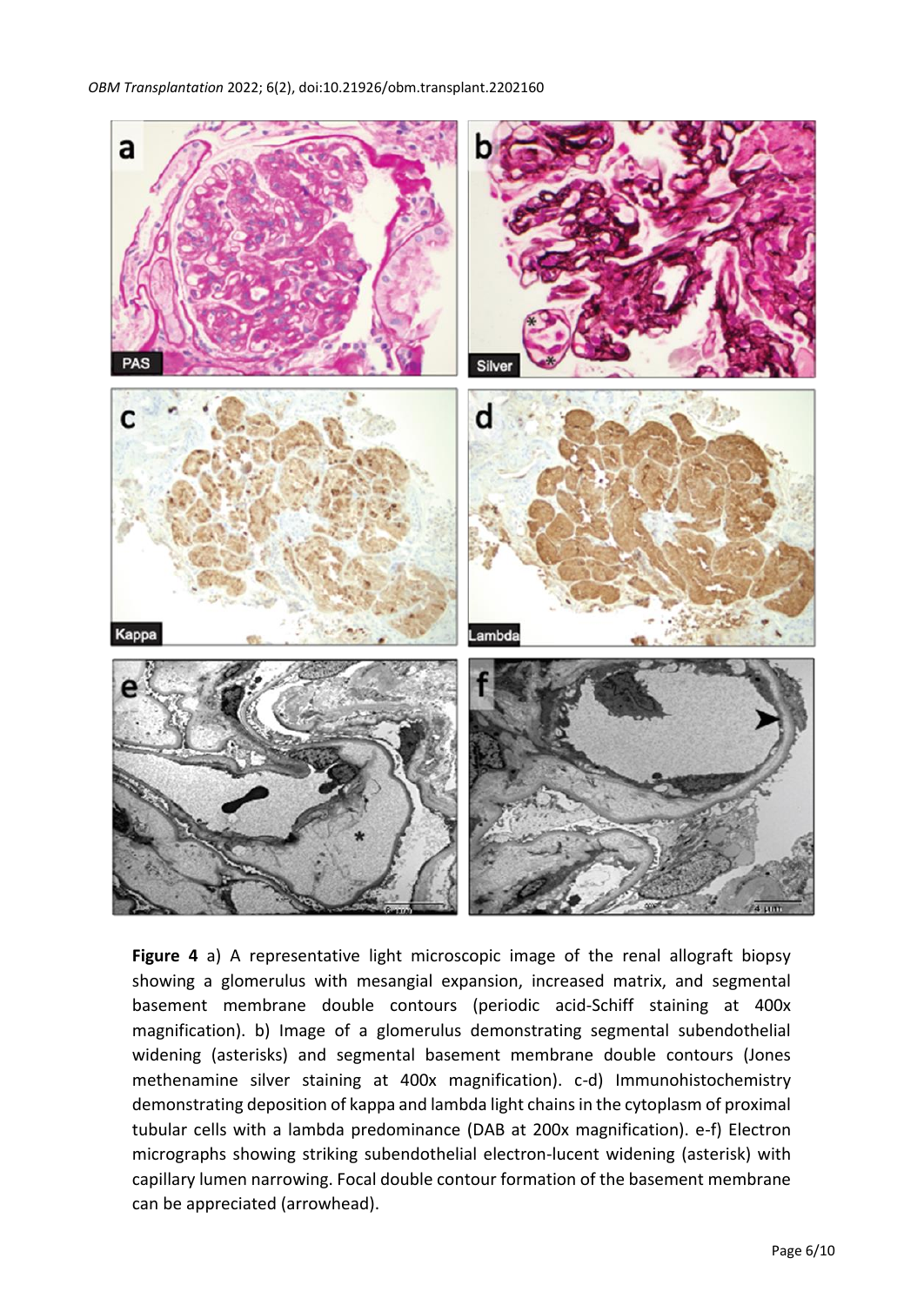The combined findings in these two biopsies are most consistent with chronic active thrombotic microangiopathy instead of chronic antibody-mediated rejection. Additional laboratory testing showed a hemoglobin of 7.6 g/dL (N:11.6-15.6) and no significant increase in lactate dehydrogenase. Her bilirubin, platelet count, and haptoglobin were within normal range. A blood smear showed no schistocytes.

Urgent plasmapheresis was initiated to treat thrombotic microangiopathy with the rationale that plasmapheresis would remove the offending protein regardless of the origin of the protein, i.e., complements, monoclonal immunoglobulin, coagulation factors, etc. In this patient, the goal for the apheresis was aiming for the monoclonal immunoglobulin. While an inpatient, she received 5 treatments in 8 days of a one-volume plasmapheresis with 5% albumin as the replacement fluid. A sixth plasmapheresis was added four days later. Her creatinine was 3.23 mg/dL before the first plasmapheresis and dropped to 2.07 mg/dL at discharge.

After discharge, hematology and oncology were consulted and recommended a modified treatment regimen given the patient's complicated medical history, deconditioned physical state, and a collective desire not to disturb the function of her other organs. She underwent a reduction in her immunosuppression including: discontinuing her mycophenolate, decreasing her dose of cyclosporine, and continuing her prednisone. She also received two cycles of daratumumab followed by cyclophosphamide, bortezomib, and dexamethasone.

While she had a detectable response based on improved myeloma labs and stable creatinine during this interval, her PTLD relapsed after 2 months and her kidney function began to decline. She was readmitted, and three additional plasmapheresis procedures were performed in 5 days with no significant improvement. Chemotherapy was stopped due to its side effects and lack of apparent efficacy. The patient was informed of her poor prognosis and short life expectancy. She was transitioned to home care with hospice. Approximately five months following her diagnosis of PTLD, the patient died.

#### **3. Discussion**

In the present case, the patient had received a simultaneous pancreas and kidney transplant about 30 years prior to PTLD diagnosis and had a clinically stable chronic antibody-mediated rejection. The finding of a monomorphic PTLD, plasmacytoma-like subtype, in conjunction with an abrupt deterioration of kidney allograft function secondary to biopsy-proven chronic active TMA, and a recent prior kidney biopsy showing chronic antibody-mediated rejection and diabetic nephropathy all raised concern for a cause-and-effect relationship between her PTLD and TMA.

TMA in a kidney allograft is commonly associated with antibody-mediated rejection or treatment with calcineurin inhibitors (CNI, i.e. cyclosporine and tacrolimus) or mTOR inhibitors (mTORi) (reviewed in [2]). Her most recent prior kidney biopsy showed evidence of chronic active antibodymediated rejection, but the kidney allograft biopsy performed after her PTLD diagnosis did not show active antibody-mediated rejection. However, electron microscopy revealed worsening subendothelial electron-lucent widening but did not show evidence of active antibody-mediated rejection.

Paraprotein-associated TMA, a spectrum of renal disease related to plasma cell dyscrasias, is caused by the deposition of monoclonal paraproteins within the renal parenchyma [3]. Although uncommon, paraprotein-associated TMA can occur secondary to monoclonal gammopathy, even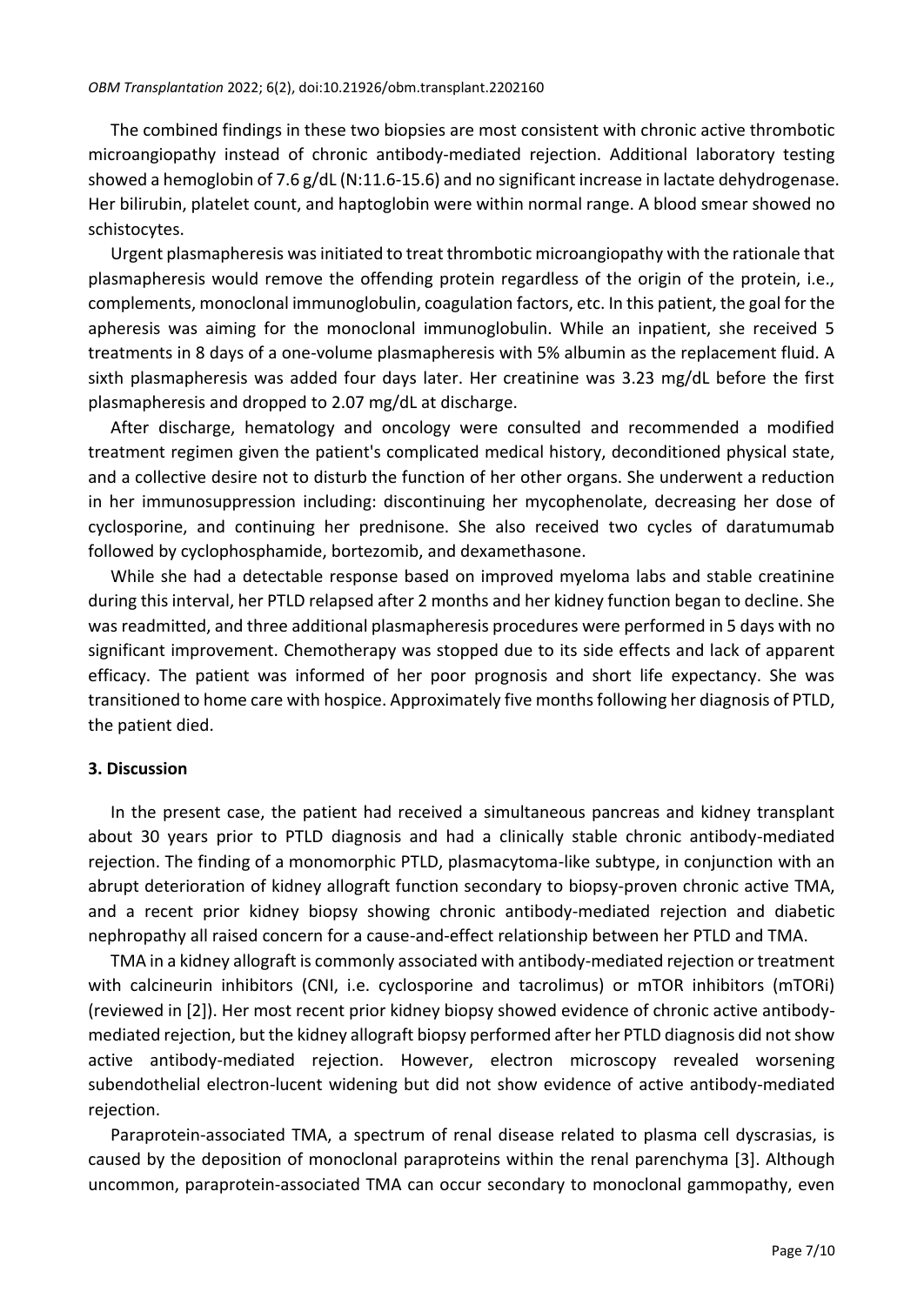without accumulation of the paraprotein or its derivatives within the kidney itself. This is due to a consequence of endothelial cell injury by TMA instead of protein deposition per se. A study by Ravindran et. al. documented an unexpectedly high prevalence of monoclonal gammopathy of undetermined significance (MGUS) in patients with TMA which could not be attributed to other common causes, such as hemolytic-uremic syndrome [4]. Having ruled out other causes of renal allograft dysfunction in our patient, it is highly likely that her TMA was a result of the monoclonal gammopathy associated with her PTLD.

TMA represents a variety of clinical syndromes with end-organ damage arising from endothelial injury. Although the possible etiologies are heterogeneous (i.e. infection, hypertension, and malignancy), TMA syndromes share common defining clinical and pathological hallmarks. The pathological hallmarks of this microangiopathic process include vascular endothelial damage resulting in thrombosis of capillaries, and small vessels of both arterial and venous type. The microangiopathy leads to secondary consumption of platelets and mechanical hemolysis, giving rise to the corresponding clinical triad of microangiopathic hemolytic anemia, thrombocytopenia, and ischemic end-organ damage [5]. Depending on the vascular systems involved, renal failure, neurological symptoms, cardiac complications, respiratory failure, visual disturbances, pancreatitis, and intestinal ischemia may occur.

Recognizing TMA and initiating treatment are crucial since the mortality is high, with reports of 72-94% [6]. In 1991, a controlled trial documented a drastically improved survival rate of 78% in patients with acquired thrombotic thrombocytopenic purpura (TTP), a subtype of TMA, who received plasma exchange [7]. Glucocorticoids are also considered standard treatment, while rituximab, eculizumab, and other immunosuppressive agents are appropriate in patients who experience a complicated clinical course.

Lymphomas constitute up to 21% of post-transplant malignancies and in general are associated with worse clinical outcomes in this population compared to non-transplanted patients [8]. PTLDs are a subset of lymphoproliferative disorders, which by definition occurs in the post-transplant setting, and are often (but not always) EBV-positive and classified as: 1) early lesions (nondestructive), 2) polymorphic, or 3) monomorphic [9].

In the updated 2016 World Health Organization (WHO) classification, early lesions typically appear as a heterogeneous mixture of B-cells and T-cells. They are non-effacing lesions that lack evidence of associated organ/tissue destruction and are almost always polyclonal, although rarely small clonal populations of B-cells and T-cells may be detected.

Early lesions of PTLDs are generally EBV-positive and further histologically subclassified as: 1) plasmacytic hyperplasia, 2) infectious mononucleosis, or 3) florid follicular hyperplasia. Polymorphic PTLDs appear histologically similar to early lesions, however they are destructive entities that efface surrounding tissue and/or produce clinical evidence of organ dysfunction. Finally, monomorphic PTLDs meet WHO criteria for a high-grade lymphoma (with rare exception) and are classified as PTLD by virtue of their occurring in the post-transplant setting. While early lesions and certain polymorphic PTLDs may be successfully treated with reduced immunosuppression, monomorphic PTLDs are typically aggressive neoplasms that require treatment with chemotherapy.

In the immunosuppressed post-transplant setting, PTLD should be considered in the work-up of a new TMA [10]. Although the update 2019 guidelines on the use of therapeutic apheresis for TMA do not specifically describe a role of apheresis in the setting of either PTLD or solid organ-transplant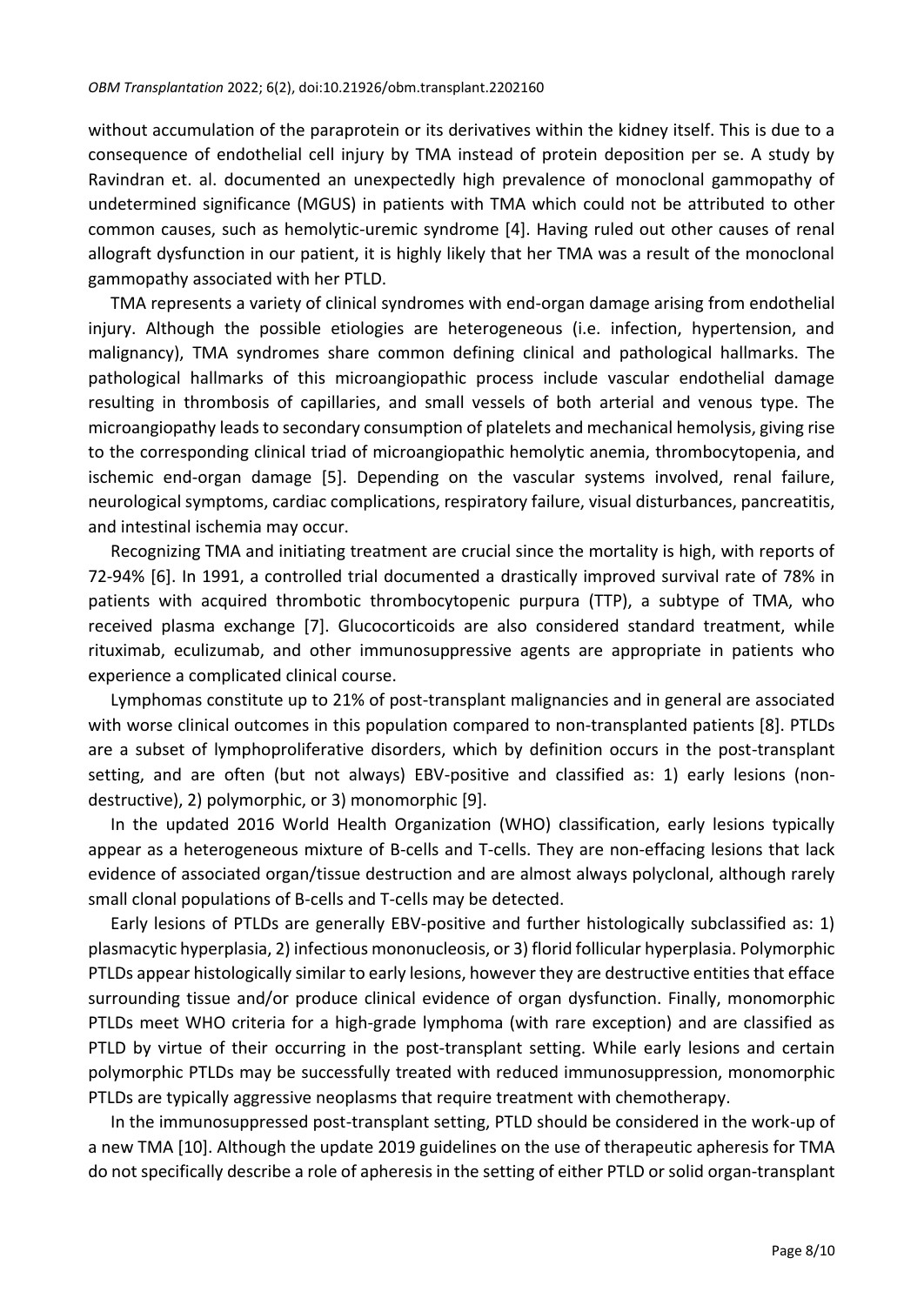TMA [11], apheresis was reportedly performed in certain cases with monoclonal gammopathy [12] and isoagglutinins [13].

In our case, the patient was treated with 6 cycles of plasma exchange every 48 hours. The creatinine level was 3.23 mg/dL prior to the initiation of plasma exchange and declined to 2.07 mg/dL at discharge. Although the recovery of creatinine could be partly due to rehydration treatment for the diarrhea, clearance of circulating paraprotein by plasma exchange would potentially benefit as a temporizing measure in this case. She was later treated with chemotherapy, and her kidney allograft function remained stable for 2 months before her PTLD relapsed and became unresponsive to treatment. Her kidney allograft function ultimately started to decline, and she required an additional 3 cycles of plasma exchange before transitioning to comfort measures.

In conclusion, we share our experience with plasma exchange in the setting of PTLD-associated TMA. Controlled studies are encouraged to more rigorously assess its therapeutic potential in this setting.

# **Author Contributions**

Yu Q, Suknuntha K, Zhong W, Matson DR, Hess AS, and Rose WN wrote this case report.

## **Competing Interests**

The authors have declared that no competing interests exist.

#### **References**

- 1. Moake JL. Thrombotic microangiopathies. N Engl J Med. 2002; 347: 589-600.
- 2. Abbas F, Kossi ElM, Kim JJ, Sharma A, Halawa A. Thrombotic microangiopathy after renal transplantation: Current insights in *de novo* and recurrent disease. World J Transplant. 2018; 8: 122-141.
- 3. Lin M, Haas M. Paraprotein-associated thrombotic microangiopathy: Expanding the spectrum of renal disease related to plasma cell dyscrasias. Kidney Int. 2017; 91: 532-534.
- 4. Ravindran A, Go RS, Fervenza FC, Sethi S. Thrombotic microangiopathy associated with monoclonal gammopathy. Kidney Int. 2017; 91: 691-698.
- 5. George JN, Nester CM. Syndromes of thrombotic microangiopathy. N Engl J Med. 2014; 371: 654-666.
- 6. Amorosi EL, Ultmann JE. Thrombotic thrombocytopenic purpura: Report of 16 cases and review of the literature. Medicine. 1966; 45: 139-160.
- 7. Rock GA, Shumak KH, Buskard NA, Blanchette VS, Kelton JG, Nair RC, et al. Comparison of plasma exchange with plasma infusion in the treatment of thrombotic thrombocytopenic purpura. N Engl J Med. 1991; 325: 393-397.
- 8. Siegel RL, Miller KD, Jemal A. Cancer statistics, 2016. CA Cancer J Clin. 2016; 66: 7-30.
- 9. Swerdlow SH, Campo E, Pileri SA, Harris NL, Stein H, Siebert R, et al. The 2016 revision of the World Health Organization classification of lymphoid neoplasms. Blood. 2016; 127: 2375-2390.
- 10. Carrion R, Serrano D, Buño I, Balsalobre P, Gómez Pineda A, Menárguez J, et al. Post-transplant lymphoproliferative disorder mimicking a thrombotic microangiopathy. Biol Blood Marrow Transplant. 2006; 12: 1203-1205.